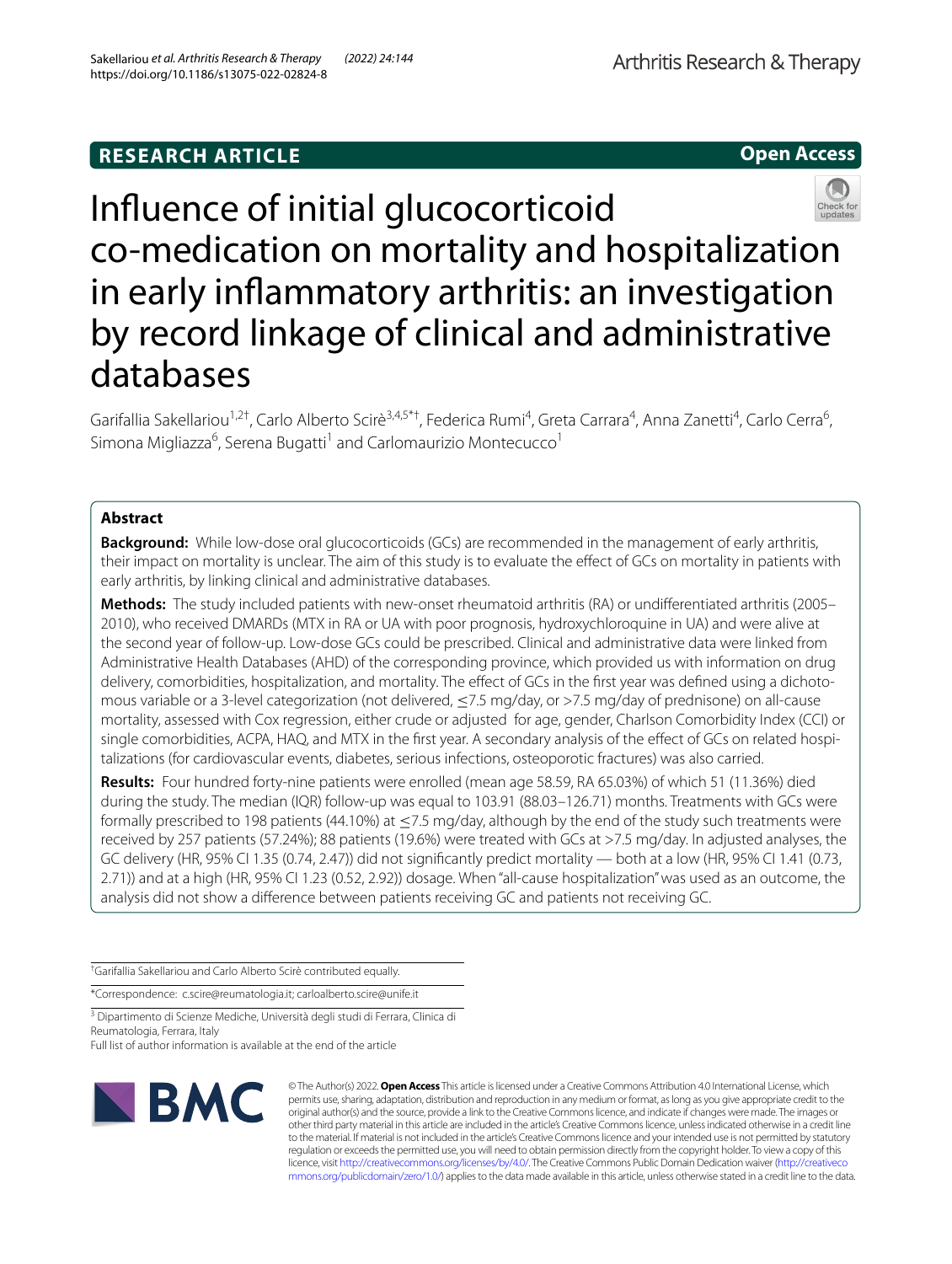**Conclusion:** In patients with early infammatory arthritis, the initial GC dose was higher than that prescribed by rheumatologists; however, on background treatment with DMARDs, GC treatments did not seem to increase mortality and hospitalizations.

**Keywords:** Rheumatoid arthritis, Early arthritis, Glucocorticoids, Mortality, Administrative Healthcare Databases

## **Background**

Rheumatoid arthritis (RA) is a chronic infammatory disease primarily involving synovial joints, in which persistent infammation leads to joint destruction and irreversible disability. Despite a prevalent articular involvement, RA is a systemic condition in which chronic infammation drives the development of comorbidities. As a consequence, patients with RA experience increased mortality compared to the general population  $[1]$  $[1]$ . This excess of mortality has been particularly related with an increase in death for cardiovascular events, infections, and neoplasms [\[2](#page-8-1), [3\]](#page-8-2).

In the last two decades, the optimization of the management of RA and infammatory arthritis with early diagnosis, early intensive treatment, and new therapeutic agents has driven a major improvement in medium-term disease-related outcomes, such as functional disability and radiographic progression [\[4](#page-8-3)]. Treatment strategies have also shown to decrease the risk of premature death. Indeed, treatments with methotrexate (MTX) and other disease-modifying anti-rheumatic drugs (DMARDs) decrease all-cause and cardiovascular mortality [\[5](#page-8-4), [6\]](#page-8-5). In line with this fnding, an early clinical response also seems to play a positive efect over mortality, with patients achieving early remission showing a lower mortality, when compared to those having an active disease [[7,](#page-8-6) [8](#page-8-7)].

While the benefcial role of DMARDs on hard outcomes has been demonstrated, several studies have consistently shown a detrimental dose-dependent efect of glucocorticoids (GCs) on premature death  $[9-11]$  $[9-11]$ . This is in contrast with the rapid efect of GCs, which lead to the fast achievement of low disease activity and a deeper suppression of synovitis. Such rapid disease control may account for the long-lasting benefcial efects on radiographic damage [\[12](#page-8-10)]. Moreover, GC co-medication has shown to abolish the positive efect of DMARDs on mortality [[13](#page-8-11)]. Besides their impact on mortality, GCs manifest their detrimental efects also on other outcomes, including GC-related hospitalizations [\[14](#page-8-12)]. In contrast with these reports, however, very recent data from the COBRA study, whose treatment strategy included an initial high dose of GCs randomly allocated to patients, demonstrated no increased risk of death compared to the general population after 23 years,

supporting the benefits of an early intensive treatment regimen with GC [\[15\]](#page-8-13).

When the impact of GCs on mortality and hospitalization is examined, confounding cannot be excluded if high doses of GCs are prescribed to patients who are afected by severe diseases and, therefore, have a high risk of death. Besides, the increased mortality apparently promoted by GC emerges from observational studies in which adherence to the proposed treatment regimen could not be verifed. Based on the controversial evidence on their efects, although GCs are recommended in the treatment of early arthritis, they are typically advised at a low dosage for short periods [[16\]](#page-8-14).

Recent studies addressed the question of whether the improvement of disease outcomes in RA might have resulted in a positive impact over the excess of mortality, but results have been inconsistent. Additionally, a metaanalysis demonstrated that the gap in mortality between subjects with RA and healthy individuals has yet to be flled [\[17](#page-8-15)], while other studies have shown no increase in mortality in more recent populations [\[18](#page-8-16), [19\]](#page-8-17). Moreover, while the attention on early referral has driven the spread of dedicated early arthritis clinics, the evidence supporting the superiority of this organizational effort, in particular on hard outcomes, compared to standard management, is still limited  $[20]$  $[20]$ . One of the main difficulties in studying the mortality in a standard observational context is the fact that the assessment of long-term outcomes requires following patients for a long time, and often patients are lost during the follow-up and there is a lack of information on the causes of their death, which strongly afects the statistical power in the subsequent data analysis.

On the other hand, AHD — instituted to collect data for administrative and management purposes — provide a large amount of information on the use of sanitary resources, including pharmacological prescriptions, information on vital status, and the causes of death. AHD can be used to perform epidemiological research, although their main limitation is the lack of clinically relevant information  $[21, 22]$  $[21, 22]$  $[21, 22]$ . A possible way to overcome these constraints could be the union between AHD and databases constructed for clinical research [\[23\]](#page-8-21).

This study aims to evaluate the impact of initial GC co-medication on background treatment with DMARDs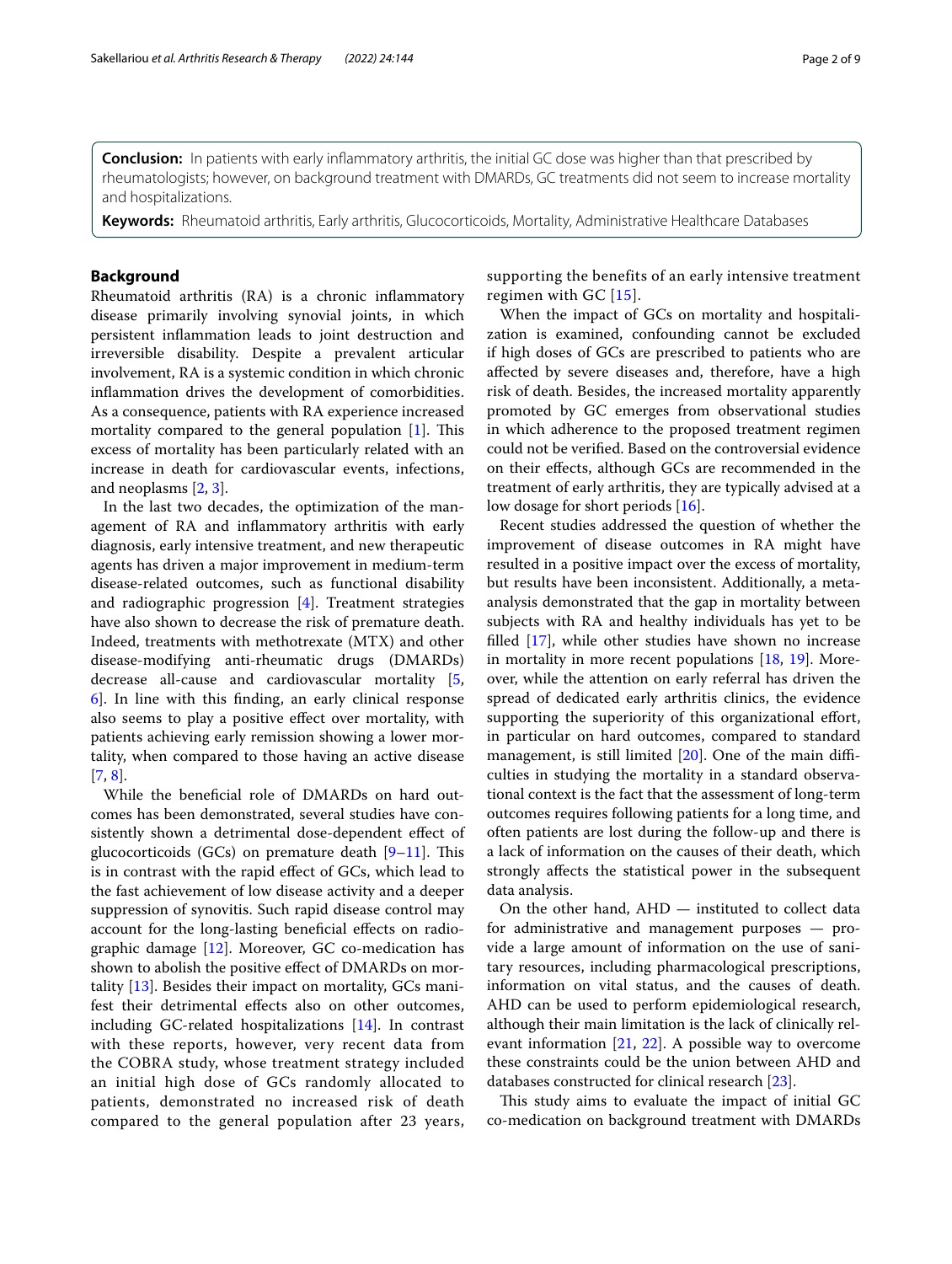on all-cause mortality, through record linkage between AHD and the clinical database from an early arthritis clinic. The target population are patients affected by early infammatory arthritis and treated with a tight control strategy, which aims at low disease activity. Besides, the study also tries to explore the impact of GCs on hospitalizations which could be related to these treatments.

## **Methods**

## **Clinical cohort**

Consecutive patients with RA or undiferentiated arthritis (UA) were enrolled at the Early Arthritis Clinic (EAC) of the IRCCS Policlinico San Matteo Foundation, Pavia, Italy  $[24]$  $[24]$ . The EAC was instituted in 2005 to include consecutive patients, referred by general practitioners, with new-onset infammatory arthritis (symptom duration <12 months) from the Pavia district. Referral criteria included (1) joint stifness of 30 min or more, (2) presence of swollen joints, and (3) positive squeezing test at the metacarpophalangeal or metatarsophalangeal joints [[25\]](#page-8-23). At the frst evaluation, rheumatoid factor (RF), anticitrullinated protein antibodies (ACPA), erythrosedimentation rate (ESR), and C-reactive protein (CRP) levels were dosed. Patients underwent a joint count on 66/68 joints and the main clinimetric measures were recorded, including visual analogue scale (VAS) for pain, general health, and patient and physician global assessment; patients also carried out the Italian version of the Health Assessment Questionnaire (HAQ)  $[26]$  $[26]$ . The interval from the frst symptom to diagnosis was recorded.

The EAC population is composed by a historical cohort (2005–2010) and a more recent cohort, diferent in terms of classifcation and therapeutic protocol. All patients seen after 2010 received a low dose of GCs and a diferent DMARD dosage. There were several substantial differences between the two populations that would have made the two cohorts not comparable. For this reason, to answer our research question on a homogeneous population, we included only the historical cohort, in which RA was classifed based on the 1987 ACR criteria [\[27](#page-8-25)]. Patients afected by RA or UA with poor prognostic factors received MTX from the dose of 10 mg/week [\[28](#page-8-26)]. Patients with UA received hydroxychloroquine (HCQ) (400 mg/day for 2 months, 200 mg/day afterwards). Patients were seen every 2 months in the frst semester and every 3 afterwards; the treatment was adjusted to reach a disease activity score (DAS) <2.4. In case of active disease at subsequent evaluations, HCQ was substituted with MTX in patients with UA, while the dose could be escalated up to 20 mg/week or the maximum tolerated in patients already receiving MTX. When HCQ or MTX was contraindicated, alternative DMARDs were prescribed, for instance, lefunomide, sulfasalazine, or cyclosporine. In the case of persistently active disease and if indicated, patients received biologic (b) DMARDs. Based on the clinical decision and in the context of an open-label trial for part of the patients, a low dose (12.5 mg/day for 2 weeks, then 6.25 mg/day for 2 years) of oral prednisone was prescribed [[29](#page-8-27)].

The present study was conducted according to the Declaration of Helsinki and approved by the local Ethics Committee (approval number P-20130002166); all patients provided their written informed consent before the beginning of the study.

## **Administrative database**

The AHD of the province of Pavia is an automated system of databases, instituted in 2004, consisting of (1) an archive of all residents in Pavia district with access to the National Health Service (NHS), reporting demographic and administrative data, including information on vital status and causes of death; (2) all the exemptions for chronic disease; (3) hospital discharge forms reporting diagnoses related to hospitalization; and (4) all outpatient drug prescription reimbursable by the NHS. Diagnoses are coded according to the International Classifcation of the Disease (ICD) 9, while drugs by the Anatomic Therapeutic Chemical classification (ATC). The ICD and ATC codes adopted for this analysis are reported in tables S[1](#page-7-0) and [S2](#page-7-0).

Data from the clinical and administrative databases were linked using a unique identifer (tax code), which provided a deterministic record linkage between them [[11\]](#page-8-9). For this study, information on drugs, comorbidities, hospitalizations, and mortality was obtained from the AHD. Indeed, in the Italian National Health System, the prescriber is the general practitioner. Each drug prescription is recorded in the AHD once it is delivered to a pharmacy and the patient obtains the drug. For this reason, the AHD can be seen as a reliable source, refecting more reliably the drug intake. The prescriptions of GC in the clinical database and in the AHD were compared. The mean daily dose of GC in prednisone equivalents was calculated as mean mg per day of prednisone equivalents. In the analyses, the use of GC in the frst year of observation was analyzed both as a dichotomous variable and by creating 3 categories: (1) no GC (reference), (2) mean daily dose in the first year of observation  $\leq$ 7.5 mg, and (3) mean daily dose in the frst year of observation >7.5 mg [[30\]](#page-8-28). Moreover, the adherence to GC in the first year of treatment in patients receiving at least one prescription was calculated as the proportion of days covered, given a defned daily dose (DDD) of 6.25 mg/day of prednisone.

The AHD was used to build the Charlson Comorbidity Index (CCI), dichotomized into rheumatologic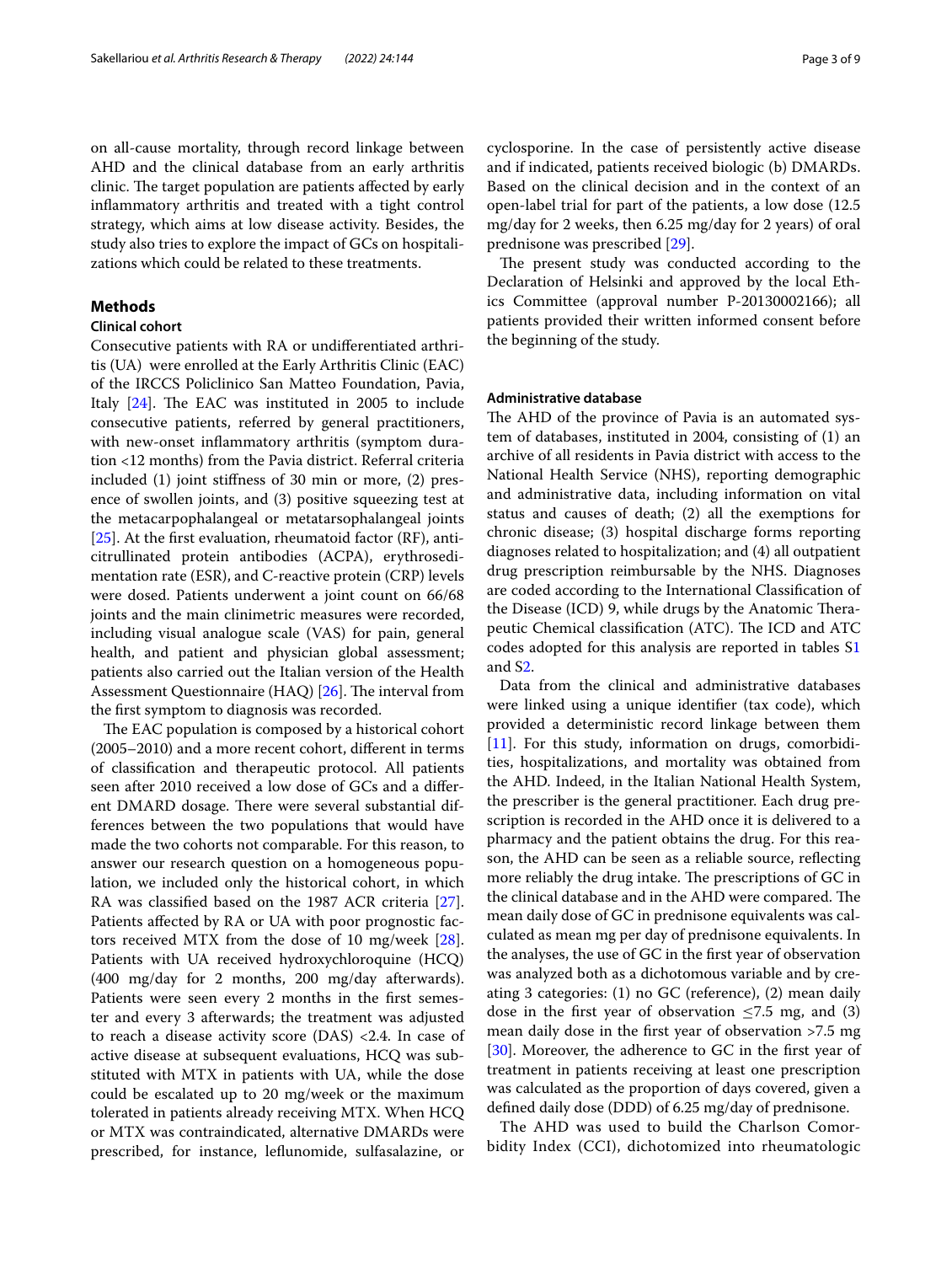(reference) and non-rheumatologic comorbidities [[31\]](#page-8-29). Moreover, since the comorbidities defined in the CCI might not reliably reflect those influencing the choice to administer GC, we not only assessed the prevalence of single comorbidities with CCI but also evaluated the prevalence of single comorbidities such as hypertension, severe dyslipidemia, serious infections, and severe osteoporosis.

## **Statistical analysis**

Descriptive statistics reporting frequencies, mean with standard deviation (sd), median, and interquartile range (IQR) were performed as appropriate.

The outcome of interest was all-cause mortality occurring at any time during observation.

Patients were followed from the first evaluation at the EAC until death or until 31/12/2016. The analysis was limited to patients who were alive after 2 years of follow-up and received at least a DMARD prescription within the first year of observation; in this manner, we could exclude all those patients who had severe comorbidities leading to premature death and accounting for not prescribing GC. However, to exclude survival bias, we performed an additional analysis including also patients dying within the second year of observation. By applying separate models including a dichotomous and the 3-level categorization, the predictive value of GC given in the first year after diagnosis over mortality was tested through Cox regression models, both crude and adjusted for gender, age, HAQ, CCI (dichotomous), use of MTX in the first year from diagnosis, and ACPA (dichotomous). Additional models, in which CCI was substituted by single more prevalent comorbidities (diabetes, myocardial infarction, neoplasms, arterial hypertension), were also tested. Furthermore, the interaction between CCI and GC was tested to take into account the potential impact of comorbidities on the prescription of GC. To exclude a different effect of GC after the first year, the primary analysis was repeated using the mean dosage for all the observation period.

Another analysis was performed using as outcome the hospitalizations occurring after the first year of observation and potentially related to GC (i.e., myocardial infarction, cerebrovascular accidents, serious infections, vertebral and femoral fractures), applying separate models including the dichotomous and the 3-level categorization of GC therapy. The ICD codes used to define GC-related hospitalizations are presented in supplementary table S[3.](#page-7-0)

## **Results**

#### **Descriptive analyses**

The present analysis included a total of 449 patients with RA or UA, who were enrolled before October 1, 2010, had a DMARD prescription in the frst year, were alive until the end of the second year of observation, and possessed complete data in the clinical database. Three hundred twenty-six (72.61%) were female, with a mean (sd) age of 58.59 (14.16) years; 292 (65.03%) fulflled the 1987 criteria for RA. However, when sufficient data to apply the 2010 criteria were available, 55/127 (43.3%) additional UA subjects could be classified as RA. The median (interquartile range, IQR) follow-up was 103.91 (88.03– 126.71) months; however, 51 patients (11.36%) died during the observation. Complete demographic and clinical characteristics of the population are reported in Table [1](#page-4-0).

The most prevalent comorbidity was arterial hypertension; severe dyslipidemia, infections, and severe osteoporosis were not included in subsequent models, as they afected less than 10 patients each. GCs were given in the AHD to 257 (57.24%) patients, 169 (37.65%) at dosage  $\leq$  7.5 mg/day, while 88 (19.6%)  $>$ 7.5 mg/day. However, analyzing data from the clinical database, GCs had been prescribed by the rheumatologist only to 198 (44.10%) patients. When comparing the prescription of GCs in the clinical database and AHD, we observed that, among the patients to whom GCs were prescribed, 188/198 patients (94.95%) had at least one prescription in the AHD; on the contrary, among the patients to whom GCs were not indicated, 62/240 patients (25.83%) had at least one prescription in the AHD. In those taking GC despite not being prescribed, the median (IQR) daily dose was 4.43 (1.98–7.00). Based on the data from the ADH, the adherence to GC was also calculated in the subgroup of patients receiving GC; the number of subjects with an adherence below 80% was 117/257 (45.52%).

#### **Primary outcome**

In both crude and adjusted analyses, the prescription of GCs did not associate with increased mortality. In the same model, age and the CCI were signifcant predictors, while administration of MTX in the frst year, compared to other DMARDs, resulted in a reduced risk (Table [2](#page-4-1), Fig.  $1$ ). The same analysis including patients dying in the frst 2 years provided similar results (Supplementary Table [S4](#page-7-0)).

When evaluating GCs based on the dose, we can see that both doses in crude analyses did not predict mortality as adjusted analyses yielded to the same results. In the same model, age and the CCI were also signifcant predictors, while MTX had a protective effect (Table [3](#page-5-1), Fig. [1](#page-5-0)).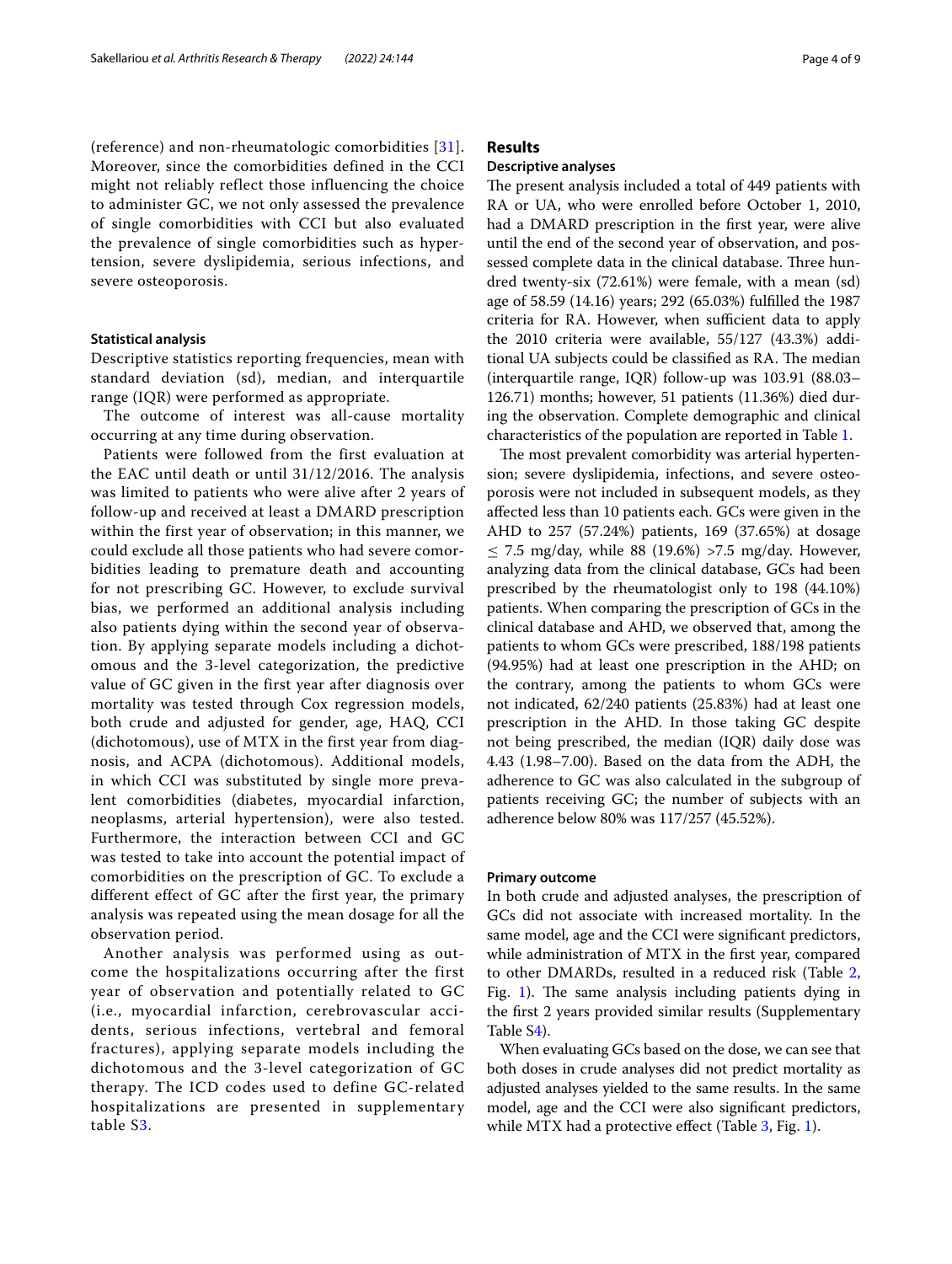a Proportions refer to the frst year of observation. *RA* rheumatoid arthritis, *UA* undiferentiated arthritis, *sd* standard deviation, *IQR* interquartile range, *RF* rheumatoid factor, *ACPA* anti-cyclic citrullinated peptide antibodies, *HAQ* Health Assessment Questionnaire, *TJC 28* tender joint count on 28 joints, SJC 28 swollen joint count on 28 joints, *DAS28* disease activity score on 28 joints, *VAS* visual analogue scale, *PGA* patient's global assessment, *EGA* evaluator global assessment, *GC* glucocorticoid, *MTX* methotrexate, *bDMARDs* biologic disease-modifying antirheumatic drugs

<span id="page-4-0"></span>

| N                                        |                                    | 449                   |
|------------------------------------------|------------------------------------|-----------------------|
| RA/UA (n, %)                             |                                    | 292/157 (65.03/34.97) |
| M/F (n, %)                               |                                    | 123/326 (27.39/72.61) |
| Age, years (mean, sd)                    |                                    | 58.59 (14.16)         |
| RF or ACPA (n, %)                        |                                    | 154 (37.65)           |
| HAQ (median, IQR)                        |                                    | $1(0.625 - 1.625)$    |
|                                          |                                    |                       |
| SJC 28 (median, IQR)                     |                                    | $6(3-10)$             |
| TJC 28 (median, IQR)                     |                                    | $6(2-11)$             |
| DAS28 (mean, sd)                         |                                    | 4.75 (1.29)           |
| ESR (median, IQR)                        |                                    | $22(13 - 39.75)$      |
| CRP (median, IQR)                        |                                    | $0.69(0.31 - 2.1)$    |
| VAS PGA (median, IQR)                    |                                    | 57.5 (40.25 - 76.75)  |
| VAS pain (median, IQR)                   |                                    | $54(40 - 80)$         |
| VAS GH (median, IQR)                     |                                    | $56(50 - 75)$         |
| VAS EGA (median, IQR)                    |                                    | $40(27 - 50.75)$      |
| Charlson Comorbidity Index (median, IQR) |                                    | $1(1-1)$              |
| Arterial hypertension (n, %)             |                                    | 117 (26.06)           |
| Diabetes (n, %)                          |                                    | 40 (8.91)             |
| Neoplasm (n, %)                          |                                    | 23(5.12)              |
| Myocardial infarction (n, %)             |                                    | 12(2.67)              |
| GC (n, %)                                |                                    | 257 (57.24)           |
| $GC \le 7.5$ mg/day (n, %)               |                                    | 169 (37.64)           |
| GC >7.5 mg/day (n, %)                    |                                    | 88 (19.6)             |
| GC daily dose (median, IQR)              | Overall sample                     | $2.31(0 - 6.87)$      |
|                                          | Patients receiving glucocorticoids | $6.45(4.17 - 7.83)$   |
| MTX (n, %) <sup>a</sup>                  |                                    | 312 (69.49)           |
| bDMARDs (n, %) <sup>a</sup>              |                                    | 10(2.23)              |
| Deaths (n, %)                            |                                    | 51 (11.36)            |
| Follow-up, months (median, IQR)          |                                    | 103.91 (88.03-126.71) |
|                                          |                                    |                       |

**Table 2** Cox regression analysis on mortality, 2-level definition

<span id="page-4-1"></span>of corticosteroid treatment, including CCI (non-rheumatologic comorbidities vs rheumatologic comorbidities only)

| <b>HR (95% CI)</b> | Adj HR (95% IC)   |
|--------------------|-------------------|
| Ref                | Ref               |
| 0.99(0.57, 1.72)   | 1.35 (0.74, 2.47) |
|                    | 0.65(0.36, 1.18)  |
|                    | 1.11(1.07, 1.15)  |
|                    | 1.36 (0.90, 2.05) |
|                    | 2.29(1.23, 4.26)  |
|                    | 0.43(0.21, 0.89)  |
|                    | 1.54 (0.71, 3.34) |
|                    |                   |

*GC* glucocorticoid, *HR* hazard ratio, *CI* confdence interval, *HAQ* Health Assessment Questionnaire, *CCI* Charlson Comorbidity Index, *MTX* methotrexate,

*ACPA* anti-cyclic citrullinated S

The model including the mean GC dose throughout the follow-up showed similar results, in particular, there was no signifcant increase in mortality due to GC (Supplementary table S[5\)](#page-7-0).

Furthermore, in the analyses in which CCI was substituted by single comorbidities, GC treatment did not result in a signifcant prediction of mortality. When separating GC depending on dosage, both low doses and higher doses did not result in increased mortality. In both models, age, diabetes, and myocardial infarction were significant predictors (Tables  $4$  and  $5$ , Fig. [1\)](#page-5-0). The evaluation of the interaction between CCI and GC prescription was not included in the models because it resulted in no statistically signifcant efect.

## **Secondary outcome**

One hundred thirteen out of 449 patients experienced at least a GC-related hospitalization during the follow-up;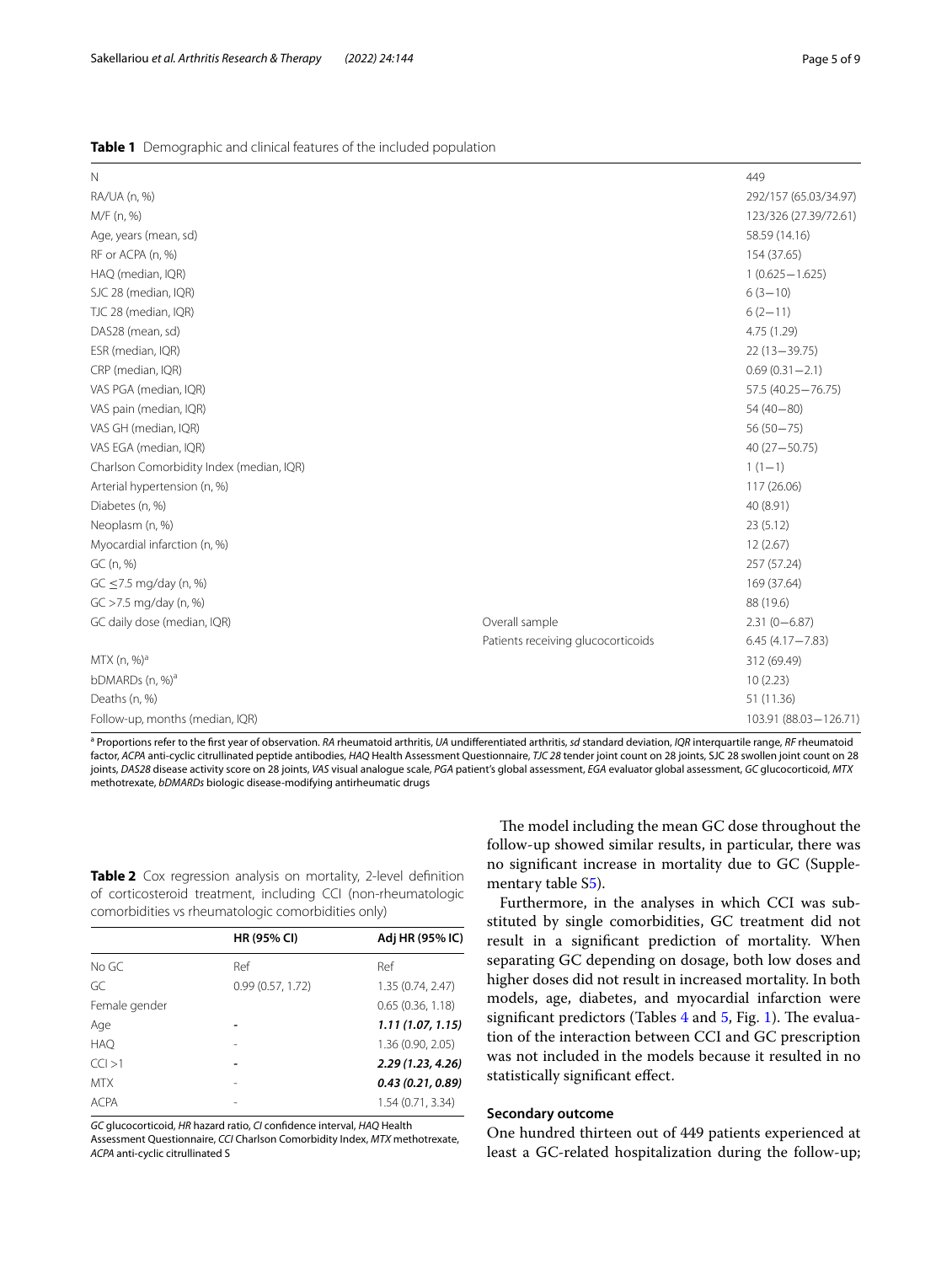

<span id="page-5-1"></span><span id="page-5-0"></span>**Table 3** Cox regression analysis on mortality, 3-level definition of corticosteroid treatment, including CCI (non-rheumatologic comorbidities vs rheumatologic comorbidities only)

|                     | <b>HR (95% CI)</b> | Adj HR (95% IC)   |
|---------------------|--------------------|-------------------|
| No GC               | Ref                | Ref               |
| $GC \le 7.5$ mg/day | 0.99(0.53, 1.83)   | 1.41 (0.73, 2.71) |
| $GC > 7.5$ mg/day   | 0.99(0.47, 2.10)   | 1.23 (0.52, 2.92) |
| Female gender       |                    | 0.65(0.36, 1.18)  |
| Age                 |                    | 1.11(1.07, 1.15)  |
| <b>HAQ</b>          |                    | 1.35 (0.90, 2.04) |
| CCI > 1             |                    | 2.29 (1.23, 4.27) |
| <b>MTX</b>          |                    | 0.44(0.21, 0.93)  |
| <b>ACPA</b>         |                    | 1.58 (0.72, 3.46) |

*GC* glucocorticoid, *HR* hazard ratio, *CI* confdence interval, *HAQ* Health Assessment Questionnaire, *CCI* Charlson Comorbidity Index, *MTX* methotrexate, *ACPA* anti-cyclic citrullinated peptide antibodies

<span id="page-5-2"></span>**Table 4** Cox regression analysis on mortality, 2-level definition of corticosteroid treatment, including single comorbidities

| Adj HR (95% IC)   |
|-------------------|
| Ref               |
| 1.84 (0.94, 3.59) |
| 0.73(0.40, 1.35)  |
| 1.10(1.06, 1.14)  |
| 1.09 (0.70, 1.71) |
| 1.13(0.60, 2.10)  |
| 4.59 (2.15, 9.82) |
| 0.40(0.05, 2.99)  |
| 3.08 (1.05, 9.04) |
| 0.51(0.25, 1.07)  |
| 1.39 (0.64, 3.02) |
|                   |

*GC* glucocorticoid, *HR* hazard ratio, *CI* confdence interval, *HAQ* Health Assessment Questionnaire, *MTX* methotrexate, *ACPA* anti-cyclic citrullinated peptide antibodies

<span id="page-5-3"></span>**Table 5** Cox regression analysis on mortality, 3-level definition of corticosteroid treatment, including single comorbidities

|                       | Adj HR (95% IC)   |
|-----------------------|-------------------|
| No GC                 | Ref               |
| $GC \le 7.5$ mg/day   | 1.84 (0.90, 3.75) |
| $GC > 7.5$ mg/day     | 1.85 (0.74, 4.65) |
| Female gender         | 0.73(0.40, 1.35)  |
| Age                   | 1.10(1.06, 1.14)  |
| <b>HAO</b>            | 1.09(0.70, 1.71)  |
| Arterial hypertension | 1.13(0.60, 2.10)  |
| Diabetes              | 4.59 (2.14, 9.84) |
| Neoplasm              | 0.40(0.05, 2.99)  |
| Myocardial infarction | 3.09(1.04, 9.14)  |
| <b>MTX</b>            | 0.51(0.24, 1.09)  |
| <b>ACPA</b>           | 1.38 (0.63, 3.05) |

*GC* glucocorticoid, *HR* hazard ratio, *CI* confdence interval, *HAQ* Health Assessment Questionnaire, *MTX* methotrexate, *ACPA* anti-cyclic citrullinated peptide antibodies

among these patients, 65/257 (24.9%) received GC in the frst year of observation, while 49/192 (25.5%) did not. The two proportions were not significantly different  $(p =$ 0.969). The most common cause of hospitalization was cardiovascular events (84 patients), followed by diabetes (38 patients). In both crude and adjusted analyses, the prescription of GC did not associate with increased hospitalization for all causes. In the same model, age, gender, HAQ, and the CCI were signifcant predictors (Table [6](#page-6-0)). The same analysis including patients dying in the first 2 years led to similar results (Supplementary table [S6](#page-7-0)).

When evaluating GC based on the dose, both doses in crude analyses did not predict hospitalization. Adjusted analyses yielded to the same result. In the same model, age, gender, HAQ, the CCI, and ACPA positivity were signifcant predictors (Table [7](#page-6-1)).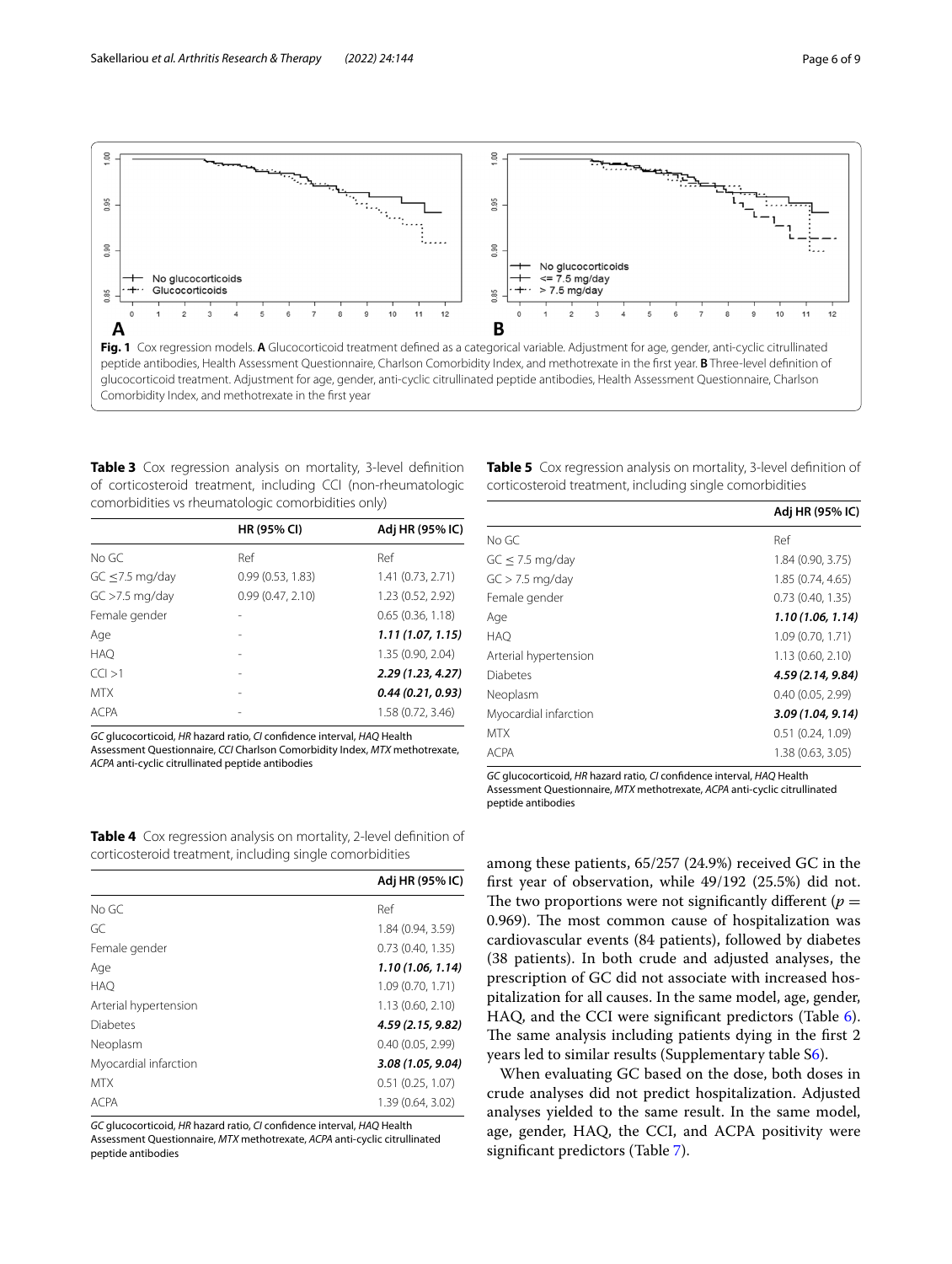<span id="page-6-0"></span>**Table 6** Cox regression analysis on GC-related hospitalization, 2-level defnition of corticosteroid treatment, including CCI (nonrheumatologic comorbidities vs rheumatologic comorbidities only)

|               | <b>HR (95% CI)</b> | Adj HR (95% IC)   |
|---------------|--------------------|-------------------|
| No GC         | Ref                | Ref               |
| GC            | 0.95(0.65, 1.37)   | 1.08(0.72, 1.61)  |
| Female gender |                    | 0.41(0.27, 0.60)  |
| Age           |                    | 1.07 (1.05, 1.09) |
| <b>HAQ</b>    |                    | 1.34 (1.02, 1.76) |
| CCI > 1       |                    | 1.76(1.14, 2.71)  |
| <b>MTX</b>    |                    | 1.06(0.63, 1.80)  |
| <b>ACPA</b>   |                    | 1.58 (0.95, 2.61) |
|               |                    |                   |

*GC* glucocorticoid, *HR* hazard ratio, *CI* confdence interval, *HAQ* Health Assessment Questionnaire, *CCI* Charlson Comorbidity Index, *MTX* methotrexate, *ACPA* anti-cyclic citrullinated peptide antibodies

<span id="page-6-1"></span>**Table 7** Cox regression analysis on GC-related hospitalization, 3-level defnition of corticosteroid treatment, including CCI (nonrheumatologic comorbidities vs rheumatologic comorbidities only)

|                     | HR (95% CI)       | Adj HR (95% IC)   |
|---------------------|-------------------|-------------------|
| No GC               | Ref               | Ref               |
| $GC \le 7.5$ mg/day | 1.06 (0.71, 1.59) | 1.30 (0.84, 1.99) |
| $GC > 7.5$ mg/day   | 0.73(0.42, 1.27)  | 0.71(0.38, 1.31)  |
| Female gender       |                   | 0.41(0.28, 0.61)  |
| Age                 |                   | 1.07 (1.05, 1.09) |
| <b>HAO</b>          |                   | 1.31(1, 1.72)     |
| CCI > 1             |                   | 1.80(1.17, 2.78)  |
| <b>MTX</b>          |                   | 1.15(0.68, 1.95)  |
| <b>ACPA</b>         |                   | 1.81 (1.07, 3.05) |

*GC* glucocorticoid, *HR* hazard ratio, *CI* confdence interval, *HAQ* Health Assessment Questionnaire, *CCI* Charlson Comorbidity Index, *MTX* methotrexate,

*ACPA* anti-cyclic citrullinated peptide antibodies

## **Discussion**

The evaluation of long-term outcomes in observational studies of infammatory arthritis is often limited by attrition, missing information, and the need for a long-term follow-up. Due to these constraints, many studies on the impact of treatment on mortality derive from historical cohorts, which is also quite common for GCs [\[3](#page-8-2), [5,](#page-8-4) [11](#page-8-9)]. In our study, we examined incident cases of early infammatory arthritis, treated in line with more recent treatment approaches. Our sample was composed by both RA and UA, and the features of this population likely refect a more modern concept of RA. Attrition and missing data were overcome through the record linkage with AHD, while the scarce detail of clinical information in the AHD was compensated using the clinical database. Based on a median (IQR) observation of 8.65 (7.33–10.55) years, only 11% of patients died with lower mortality compared to previous reports; the inclusion of patients with UA might have influenced this result though [\[13\]](#page-8-11).

In the context where the study was performed, the rheumatologist provides advice for treatment, but the fnal prescriber is the general practitioner. Descriptive analyses showed a relevant discrepancy between the rheumatologist's prescription and the real GC intake. Despite being prescribed only low doses, almost one-ffth of our sample took medium-high dosages, and one out of four patients not meant to receive GC had at least one prescription. Although it was not possible to analyze all the potential indications of GCs, the median daily intake suggests a continuous rather than on-demand administration. In our population, only 2 patients had a coded diagnosis of chronic obstructive pulmonary disease in the AHD; thus, this comorbidity does not seem to justify GC prescription. When treatment is defned based on the secure record of the AHD, there is a signifcant gap between what the rheumatologist thinks to have prescribed and what happens in reality, with a tendency towards higher intake. When prescribing GCs, the main concern is typically non-adherence [[32\]](#page-8-30); however, the behavior of subjects not meant to receive GC is currently not known  $[33, 34]$  $[33, 34]$  $[33, 34]$ . This aspect should be taken into consideration when comparing the results of the present analysis with previous studies, which are only based on clinical databases.

In our cohort, initial GC co-medication in a DMARD treat-to-target regimen did not signifcantly raise the risk of death, as it did not increase, and the rate of GC-related hospitalizations. Previous reports demonstrated greater mortality and the moderation of the protective efect of DMARDs by GC [\[12](#page-8-10), [35\]](#page-8-33). In existing studies, the effect of GCs on the increased risk seems to act with a dosedependent trend; the minimum daily dose associated with increased mortality was 8–15 mg/day, and the negative result in patients receiving low-dose in our cohort is in line with this fnding [\[9](#page-8-8)]. Although analyses on patients on higher dosages may not be generalizable due to the small sample size, a diferent stage of the disease and a treatment strategy, which implies subsequent GC suspension, might contribute to this diference.

While several studies demonstrated lower mortality compared to the past in patients with early arthritis, the administration of GCs still increased mortality also in these populations [\[35](#page-8-33)]. Once again, the length of the GC medication might be relevant. Very recently, the 23-year follow-up of the COBRA study has shown no increased risk compared to the general population, suggesting an overall benefcial role of the initial intensive treatment with GC, although the efect of these drugs was not specifcally addressed [\[14](#page-8-12)].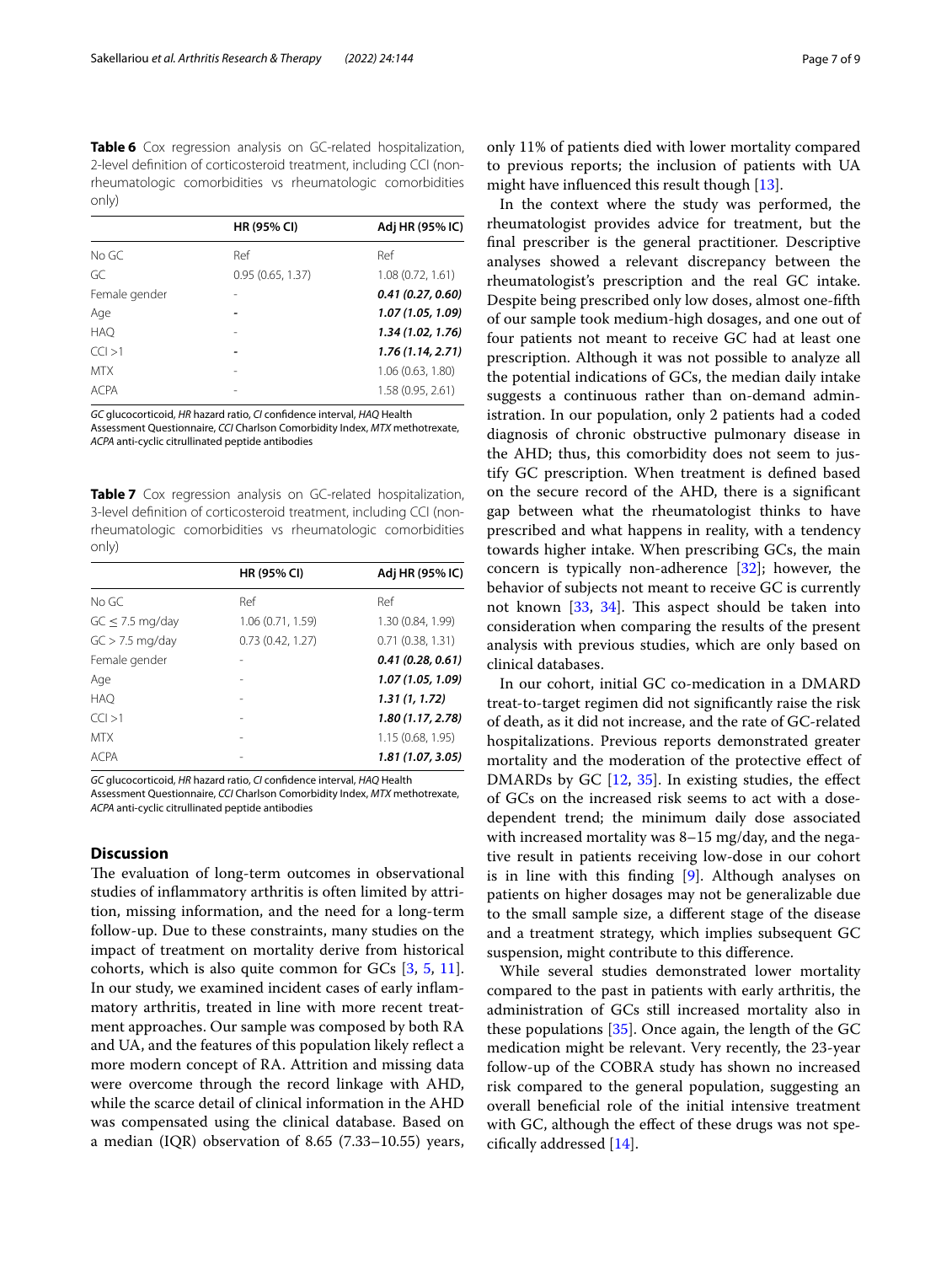Our results on the rate of hospitalization for possible complications of the GC treatment are also discordant with previous studies, which report a higher risk of hospitalization for adverse events [[14,](#page-8-12) [36,](#page-8-34) [37\]](#page-8-35). Despite the impossibility of determining the diferent causes, this diference might be interpreted as the consequence of a shorter course of GCs at disease onset in our population, and eventually by the use of a composite defnition of hospitalization.

When analyzing the efect of GCs on mortality and hospitalization in RA, it is extremely hard to fully eliminate the confounding in accordance with which more severe and comorbid patients receive more frequently GCs. We tried to address these issues at our best, excluding patients dying prematurely and those not receiving DMARDs, while CCI, comorbidities, and the HAQ were introduced as covariates in the analysis to measure the disease activity and severity. In the analyses on mortality, a possible interaction between the prescription of GCs and comorbidities was also tested, resulting in no signifcant efect. While the discrepancy between the results in our population and historical cohorts can be justifed by earlier diagnosis, historical trends, and different treatment approaches, the difficulties in interpreting selection bias could also account for discrepant results.

All our population received csDMARDs; however, in line with previous studies, MTX was related to a lower risk of death in this context  $[5]$  $[5]$ . This indirectly confirms the inclusion of a sample representing the features of the severity of RA patients and supports the generalizability of our fndings.

The main limitation of the study is represented by the limited number of events during the follow-up. This might not have allowed a precise estimation of the efect of predictors on the outcomes and did not allow the analysis of mortality by cause. As a consequence, minor increases of mortality or hospitalization due to GCs cannot be excluded. Although all the main confounders have been taken into account, we cannot fully exclude other factors introducing bias.

## **Conclusions**

Recommendations on the treatment of RA support the use of GCs, although a short-term treatment at a low dose is advised, particularly in light of adverse efects and increased mortality  $[30]$  $[30]$ . This evidence derives mainly from historical populations, while data on contemporary cohorts are still scarce. The results of our study increase the evidence supporting the use of GCs according to the pattern proposed by current recommendations.

#### **Abbreviations**

RA: Rheumatoid arthritis; DMARDs: Disease-modifying antirheumatic drugs; MTX: Methotrexate; GC: Glucocorticoid; AHD: Administrative Healthcare Database; UA: Undiferentiated arthritis; EAC: Early arthritis clinic; ACPA: Anti-cyclic citrullinated peptide antibodies; ESR: Erythrosedimentation rate; CRP: C-reactive protein; VAS: Visual analogue scale; HAQ: Health Assessment Questionnaire; HCQ: Hydroxychloroquine; NHS: National Health System; ICD: International Classifcation of the Diseases; ATC: Anatomic Therapeutic Chemical classifcation; DDD: Defned daily dose; CCI: Charlson Comorbidity Index; SD: Standard deviation; IQR: Interquartile range; HR: Hazard ratio; CI: Confdence interval.

#### **Supplementary Information**

The online version contains supplementary material available at [https://doi.](https://doi.org/10.1186/s13075-022-02824-8) [org/10.1186/s13075-022-02824-8](https://doi.org/10.1186/s13075-022-02824-8).

<span id="page-7-0"></span>**Additional fle 1: Table S1.** ATC codes used to identify treatments in the AHD**. Table S2.** Codifcation of comorbidities for the construction of the Charlson comorbidity index and the prevalence of single comorbidities. **Table S3.** Codifcation of causes of hospitalization, potentially related to GC treatment. **Table S4.** Cox regression analysis on mortality including patients dying in the frst two years, 2-level defnition of corticosteroid treatment, including CCI (non-rheumatologic comorbidities vs rheumatologic comorbidities only). **Table S5.** Cox regression analysis on mortality, GC included as mean daily dose throughout the follow-up, including CCI (non-rheumatologic comorbidities vs rheumatologic comorbidities only). **Table S6.** Cox regression analysis on GC-related hospitalization including patients dying in the frst two years, 2-level defnition of corticosteroid treatment, including CCI (non-rheumatologic comorbidities vs rheumatologic comorbidities only).

#### **Acknowledgements**

The authors would like to thank Gianpiero Landolf for revising the manuscript and performing language editing.

#### **Authors' contributions**

GS, CS, and CM made a substantial contribution to the conception and design of the study; SM, CC, and SB made a substantial contribution to data collection; FR, GC, and AZ performed the statistical analysis; GS, CS, and CM interpreted the results; GS drafted the article; all authors critically revised the article and approved the submitted version.

#### **Funding**

The study was not fnancially supported.

## **Availability of data and materials**

The datasets used and/or analyzed during the current study are available from the corresponding author on reasonable request.

#### **Declarations**

#### **Ethics approval and consent to participate**

The study was approved by the Ethics Committee of Pavia, approval number P-20130002166. All patients signed written informed consent before participation.

#### **Consent for publication**

Not applicable.

#### **Competing interests**

The authors declare that they have no competing interests.

#### **Author details**

<sup>1</sup> Unit of Rheumatology, University of Pavia, IRCCS Policlinico San Matteo Foundation, Pavia, Italy. <sup>2</sup> University of Pavia, Istituti Clinici Scientifici Maugeri, Pavia, Italy. <sup>3</sup> Dipartimento di Scienze Mediche, Università degli studi di Ferrara,